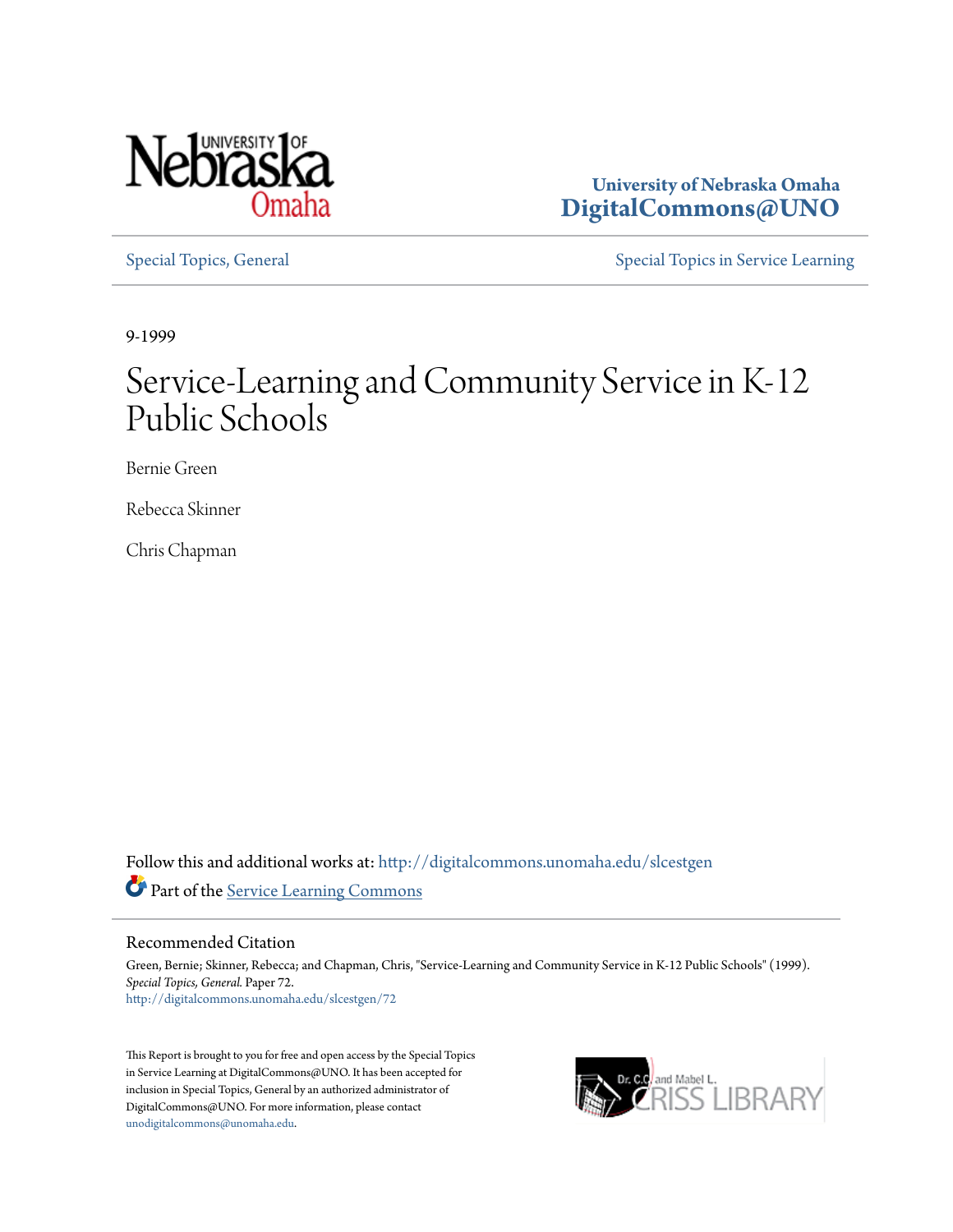# **NATIONAL CENTER FOR EDUCATION STATISTICS**

### **Statistics in Brief September 1999**

## **Service-Learning and Community Service in K-12 Public Schools**

#### **Summary of Key Findings**

Bernie Greene (202) 219-1366

Contact:

Authors: Rebecca Skinner Westat

Chris Chapman **NCES** 

The National Center for Education Statistics (NCES) of the U.S. Department of Education used the Fast Response Survey System (FRSS) to conduct the *National Student Service-Learning and Community Service Survey* in spring 1999. This is the first survey to provide reliable national estimates of the percentage of public elementary, middle, and high<sup>1</sup> schools incorporating servicelearning into their course curriculum, as well as providing the most recent data on school engagement in community service. The survey found that:

- Sixty-four percent of all public schools, including 83 percent of public high schools, had students participating in community service activities recognized by and/or arranged through the school;
- Fifty-seven percent of all public schools organized community service activities for their students;
- Thirty-two percent of all public schools organized service-learning as part of their curriculum, including nearly half of all high schools;
- Schools with service-learning tended to have grade-wide service-learning, service-learning in individual courses that were not part of a broader grade or school-wide initiative, or discipline-wide service-learning programs;
- Eighty-three percent of schools with service-learning offered some type of support to teachers interested in integrating service-learning into the curriculum, with most providing support for service-learning training or conferences outside of school; and
- Most schools with service-learning cited strengthening relationships among students, the school, and the community as key reasons for practicing service-learning.

<u>.</u>

<sup>1</sup> High schools include high schools and combined schools. Combined schools are schools that contain both elementary and secondary grades. The highest grade in these schools must be at least 9<sup>th</sup> grade.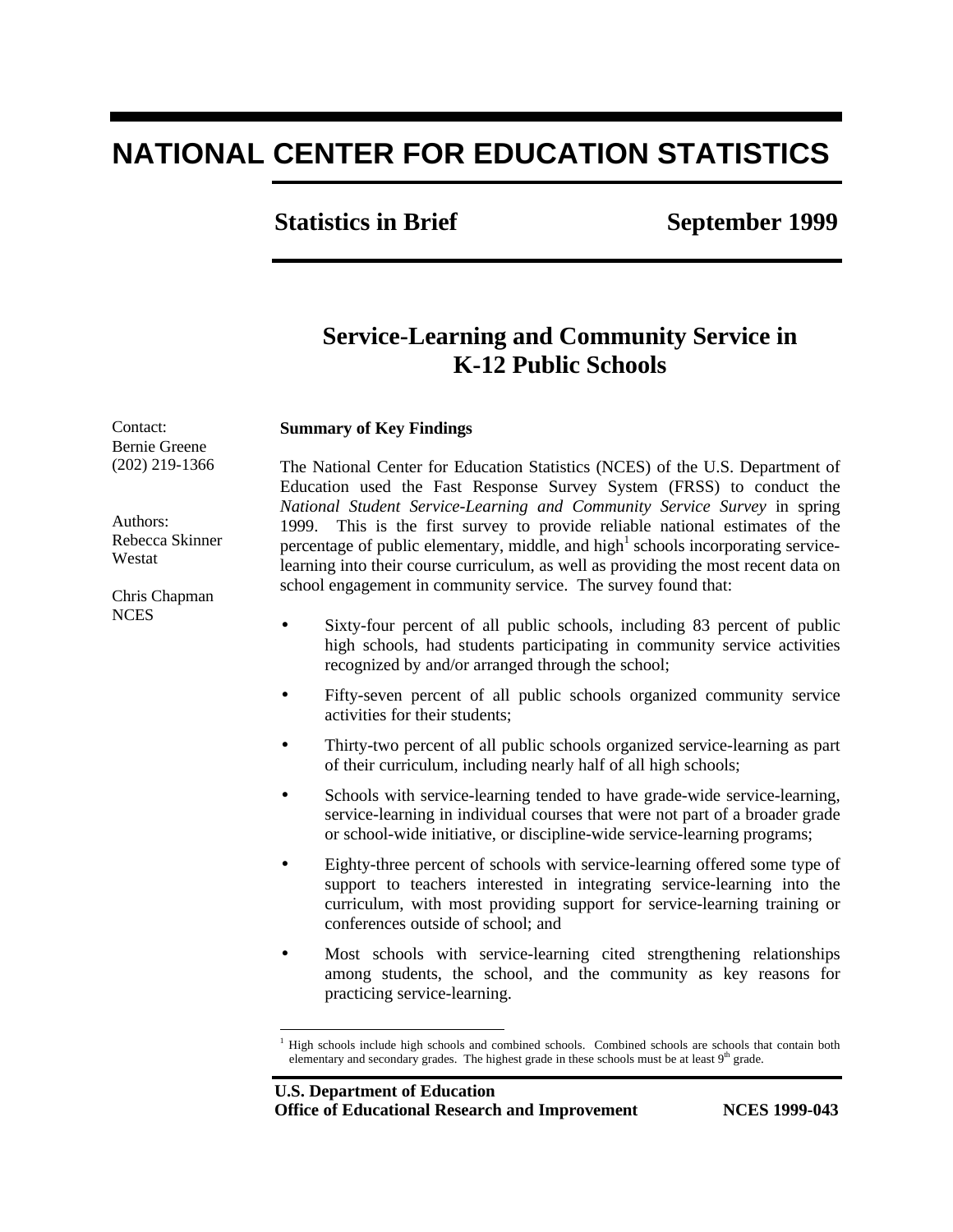#### **Background**

Incorporating service-learning into K-12 schools is a growing area of interest to educators. Like community service, service-learning requires students to serve their communities. However, service-learning takes community service one step further by incorporating the service experiences of students directly into their school work. Service-learning has long been viewed as a possible means of improving education, with roots stretching back to late-19<sup>th</sup>- and early  $20^{\text{th}}$ century. For example, John Dewey, an advocate of service-learning, believed that students would learn more effectively and become better citizens if they engaged in service to the community and had this service incorporated into their academic curriculum (Dewey, 1916). Though first suggested over a century ago, the incorporation of service-learning into the curriculum did not begin in earnest until the early 1970s, and it has only been in the last decade that extensive reform efforts have emerged.

Legislative reform over the past 10 years has set in motion a growing national emphasis on increasing students' involvement with their local communities and linking this service to academic study through service-learning. The National and Community Service Act of 1990, through the Serve America program, and the National and Community Service Trust Act of 1993, through the Learn and Serve America program, provided support for service-learning activities in elementary and secondary schools (Corporation for National Service, 1999). In addition, through programs such as AmeriCorps, the federal government has offered opportunities to high school graduates, college students, and recent college graduates to serve local communities in exchange for stipends and payment of education loans or money toward future postsecondary education. Both Learn and Serve America and AmeriCorps are administered by the Corporation for National Service, a federal organization also created by the National and Community Service Trust Act of 1993.

Two previous studies, one looking at high schools in 1984 and the other looking at 6-12 grade students in 1996, provide tentative evidence that service-learning has become more pervasive since the early 1980s. Based on a study conducted in 1984, researchers reported that 27 percent of all high schools (public and private) in the United States offered some type of community service and 9 percent of all high schools offered service-learning, defined as curriculum-related service programs (Newmann and Rutter, 1985). The 1996 National Household Education Survey (NHES), conducted by NCES, found that 49 percent of all students in grades 6 - 12 participated in community service (U.S. Department of Education, 1997). Of the students participating in community service, 56 percent reported that their community service was incorporated into the curriculum in some way.

#### **Definitions**

The definition of service-learning employed for this study differs from definitions of servicelearning used on past surveys. This is not unusual, as noted by the University of Colorado, a leader in the collection and promotion of information about service-learning: "Definitions of service-learning vary considerably among those who embrace it" (University of Colorado, 1998). Kraft (1996) presents a similar argument in his discussion of the practice of servicelearning. He states that some agreement has been achieved on the definition of servicelearning in recent years, but that practices do not always match the definition. For these reasons, specific definitions of community service and service-learning were developed in cooperation with the Corporation for National Service for use on the *National Student Service-Learning and Community Service Survey*. The following definitions were provided to respondents to help clarify the definitions of both terms:

• **Community service.** For the purposes of this survey, student community service is defined as community service activities that are non-curriculum-based and are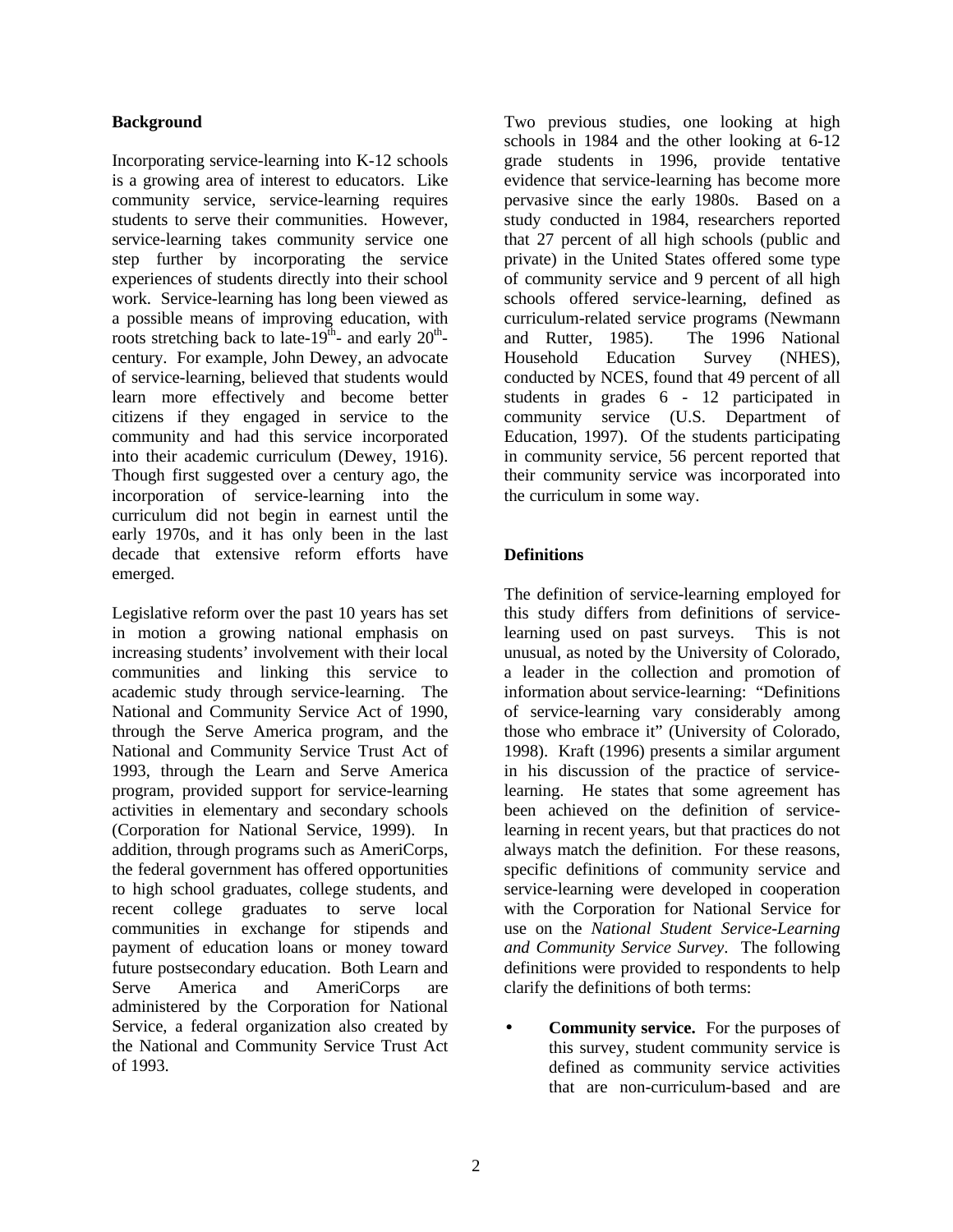recognized by and/or arranged through the school. The community service:

- May be mandatory or voluntary;
- Generally does not include explicit learning objectives or organized reflection or critical analysis activities; and
- May include activities that take place off of school grounds or may happen primarily within the school.

Community service activities may be carried out as school-wide events, separately organized school programs, or projects conducted by school-sponsored clubs (e.g., Girls/Boys Clubs, National Honor Society). Examples of service activities could include cleaning up a local park, visiting the elderly, or collecting and distributing food to those in need.

- **Service-learning.** For the purposes of this survey, service-learning is defined as curriculum-based community service that integrates classroom instruction with community service activities. The service must:
	- Be organized in relation to an academic course or curriculum;
	- Have clearly stated learning objectives;
	- Address real community needs in a sustained manner over a period of time; and
	- Assist students in drawing lessons from the service through regularly scheduled, organized reflection or critical analysis activities, such as classroom discussions, presentations, or directed writing.

Example of service-learning: Students in a middle school science class studying the environment help preserve the natural habitat of animals living at a local lake. Through classroom studies, the students learn about the environment. The

students keep the area around the lake clean, post signs providing information to the public, and study soil and water composition as well as the impact of industrial development on wildlife. Throughout the project, students write about their experiences in journals and participate in class discussions about the project and its effect on their lives and the local community.

These definitions appeared on the cover page of the survey and were incorporated into questions that asked if the school had students participating in community service (question 1) and/or had students participating in servicelearning (question 6). Some schools may have interpreted the definition of service-learning more loosely than as stated. In addition, some states, school districts, and schools supporting community service and/or service-learning have established definitions different from the ones used for the survey. This may have created confusion for respondents who have become accustomed to labeling the service activities in their school as either community service or service-learning. They may have inadvertently disregarded the definitions established for this survey in favor of the definitions they have been using. In cases where response inconsistencies were noted, followup calls were made to the schools to resolve those issues. On the basis of their responses, it was determined that the majority of schools that reported having students participating in some form of service-learning did have students participating in curriculumrelated service activities distinct from community service.

#### **About the Survey**

After nearly a decade of emphasis on increasing student involvement in service activities, measuring the extent to which service-learning and community service occur in K-12 public schools is an important step in assessing its overall effect. The *National Student Service-Learning and Community Service Survey* was designed to meet this need for data, focusing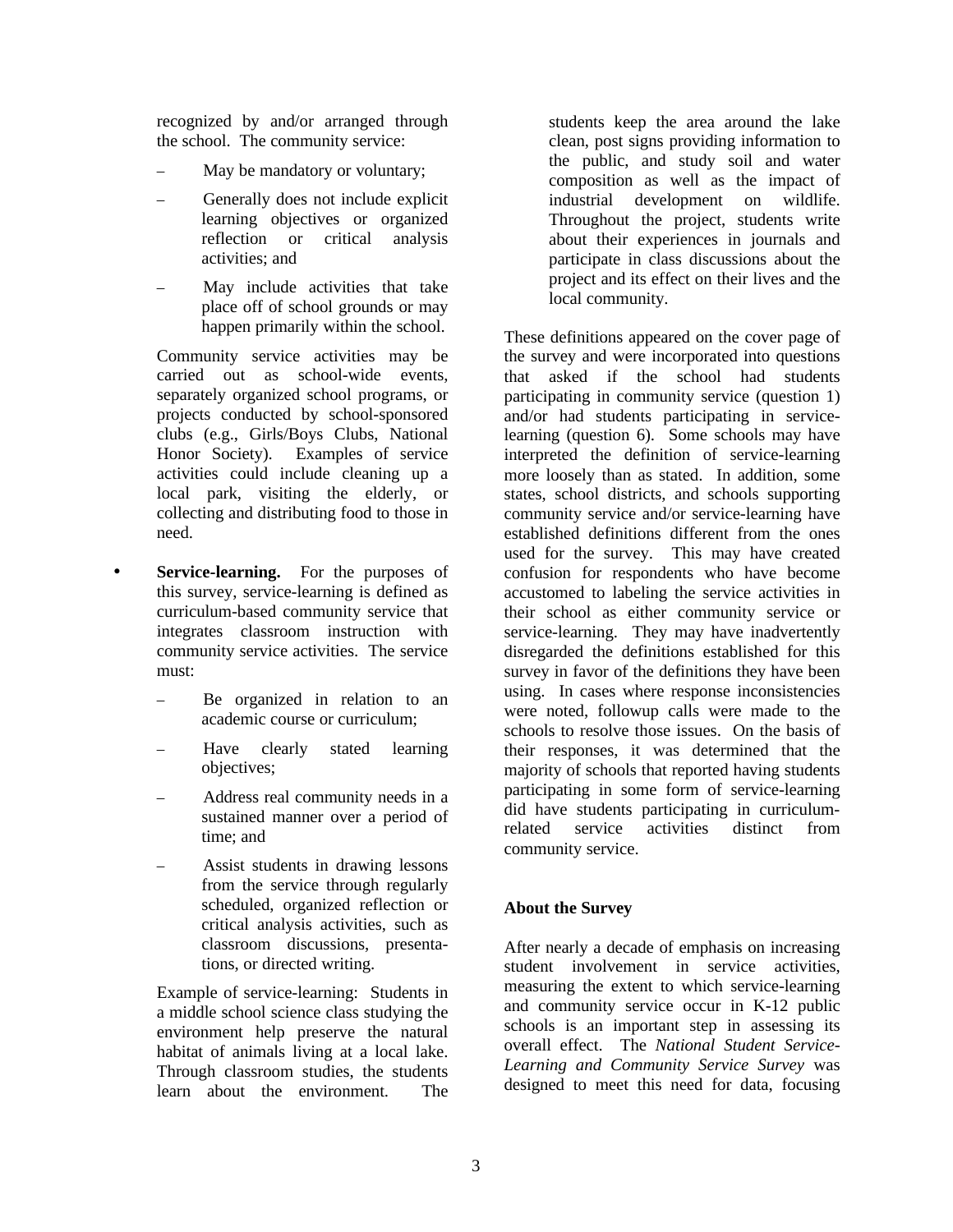particularly on service-learning. This report seeks to answer several important questions:

- What percentage of schools have students participating in community service?
- What percentage of schools organize community service activities for students?
- What percentage of schools have students participating in service-learning?
- In what ways are schools implementing service-learning?
- What types of support are available for teachers interested in integrating servicelearning into their course curriculum?
- What are schools' main reasons for encouraging student participation in service-learning?
- What special grants or special funding are available to support service-learning or community service?

Prior to this survey, there were no reliable national data available to indicate the prevalence of service-learning in elementary or middle schools. It was assumed, based on very limited information, that the percentage of elementary schools with service-learning was negligible, and that the percentage of middle schools with service-learning was low. Consequently, a<br>sample was drawn that included sample was drawn that included disproportionately more high schools than elementary or middle schools. It turns out, however, that significant numbers of elementary and middle schools are engaged in servicelearning. Thus, while the sample is nationally representative and unbiased, the design is statistically inefficient for some overall estimates that include all three instructional levels (elementary, middle, and high). Therefore, while reported differences between subgroups may appear to be large, the large standard errors render the apparent differences not statistically significant. For example, while differences between schools with students participating in community service activities

based on percentage of minority enrollment may appear to be large, none of the comparisons are statistically significant.

Data have been weighted to national estimates of regular public schools. All comparative statements made in this report have been tested for statistical significance through chi-squared tests or t-tests adjusted for multiple comparisons using the Bonferroni adjustment and are significant at the .05 level or better.

#### **Community Service**

Overall, 64 percent of all public schools in the United States had students participating in community service activities recognized by and/or arranged through the school. A higher percentage of high schools (83 percent) than elementary schools (55 percent) or middle schools (77 percent) had students engaged in community service activities (table 1). Middle schools were also more likely to have students participating in community service activities than were elementary schools. There were also differences in community service participation by school size, with larger schools (i.e., those enrolling 1,000 or more students) more likely to have students participating in community service activities than schools with lower enrollments.

Schools' use of community service also varied by the economic background of students. Using the Title I threshold for schools that qualify as schoolwide Title I programs (U.S. Department of Education, 1999), schools where 50 percent or more of the student body were eligible for free or reduced-price lunch were compared to those where fewer students qualified. Schools with less than 50 percent of their students eligible for free or reduced-price lunch were more likely to have students participating in community service activities than those that had higher percentages of students eligible for free or reduced-price lunch.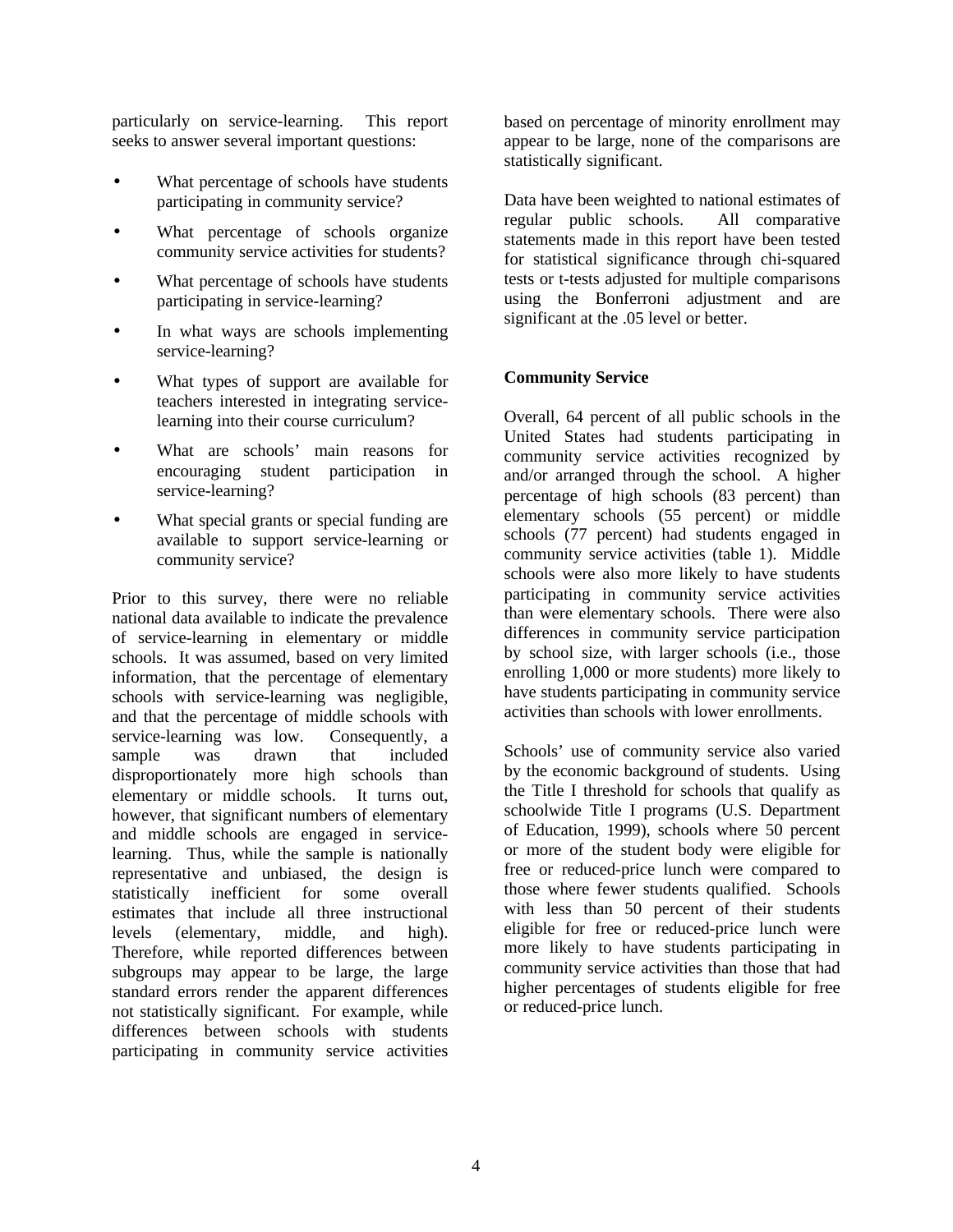| School characteristic            | Weighted<br>N | Percent with<br>community service |                   | Percent organizing<br>community service<br>activities |                   | Percent with service-<br>learning |                   |
|----------------------------------|---------------|-----------------------------------|-------------------|-------------------------------------------------------|-------------------|-----------------------------------|-------------------|
|                                  |               | Percent                           | Standard<br>error | Percent                                               | Standard<br>error | Percent                           | Standard<br>error |
|                                  | 79,750        | 64                                | 2.6               | 57                                                    | 2.8               | 32                                | 2.0               |
| Instructional level              |               |                                   |                   |                                                       |                   |                                   |                   |
|                                  | 49,350        | 55                                | 4.0               | 49                                                    | 4.3               | 25                                | 2.9               |
|                                  | 14,398        | 77                                | 2.2               | 71                                                    | 2.2               | 38                                | 2.6               |
|                                  | 16,002        | 83                                | 1.3               | 71                                                    | 2.2               | 46                                | 1.9               |
| Size of enrollment               |               |                                   |                   |                                                       |                   |                                   |                   |
|                                  | 19.842        | 59                                | 5.6               | 53                                                    | 5.8               | 27                                | 4.4               |
|                                  | 51,876        | 65                                | 3.0               | 57                                                    | 3.2               | 31                                | 2.7               |
|                                  | 8,022         | 77                                | 4.1               | 69                                                    | 3.9               | 48                                | 3.1               |
| Type of locale                   |               |                                   |                   |                                                       |                   |                                   |                   |
|                                  | 20,742        | 66                                | 5.0               | 61                                                    | 5.0               | 36                                | 4.2               |
|                                  | 26.579        | 63                                | 4.0               | 57                                                    | 4.1               | 27                                | 2.9               |
|                                  | 11,614        | 65                                | 5.7               | 59                                                    | 5.7               | 43                                | 6.1               |
|                                  | 20,814        | 64                                | 4.7               | 53                                                    | 4.7               | 27                                | 3.8               |
| Geographic region                |               |                                   |                   |                                                       |                   |                                   |                   |
|                                  | 16,121        | 67                                | 6.2               | 64                                                    | 6.2               | 30                                | 4.8               |
|                                  | 15,927        | 63                                | 5.5               | 56                                                    | 5.5               | 35                                | 4.7               |
|                                  | 22,442        | 67                                | 4.7               | 58                                                    | 5.6               | 32                                | 4.1               |
|                                  | 25,259        | 61                                | 4.4               | 53                                                    | 4.5               | 30                                | 3.8               |
| Percent minority enrollment      |               |                                   |                   |                                                       |                   |                                   |                   |
|                                  | 25,925        | 67                                | 4.1               | 58                                                    | 4.6               | 31                                | 4.0               |
|                                  | 16,965        | 65                                | 5.4               | 56                                                    | 5.3               | 31                                | 4.4               |
|                                  | 18,208        | 72                                | 5.1               | 67                                                    | 5.2               | 36                                | 4.5               |
|                                  | 17,798        | 54                                | 5.1               | 50                                                    | 5.0               | 29                                | 4.0               |
| Percent of students eligible for |               |                                   |                   |                                                       |                   |                                   |                   |
| free or reduced-price lunch      |               |                                   |                   |                                                       |                   |                                   |                   |
|                                  | 50,975        | 69                                | 2.8               | 63                                                    | 3.2               | 36                                | 2.6               |
|                                  | 15.409        | 50                                | 5.9               | 43                                                    | 5.7               | 23                                | 4.5               |

#### **Table 1.—Percent of public schools that have students participating in community service, arrange community service opportunities for students, and have students participating in servicelearning, by school characteristics: Academic year 1998-1999**

\*High schools include high schools and combined schools. Combined schools are schools that contain both elementary and secondary grades. The highest grade in these schools must be at least  $9<sup>th</sup>$  grade.

NOTE: In some cases, detail weighted N do not sum to the population total due to rounding or missing data.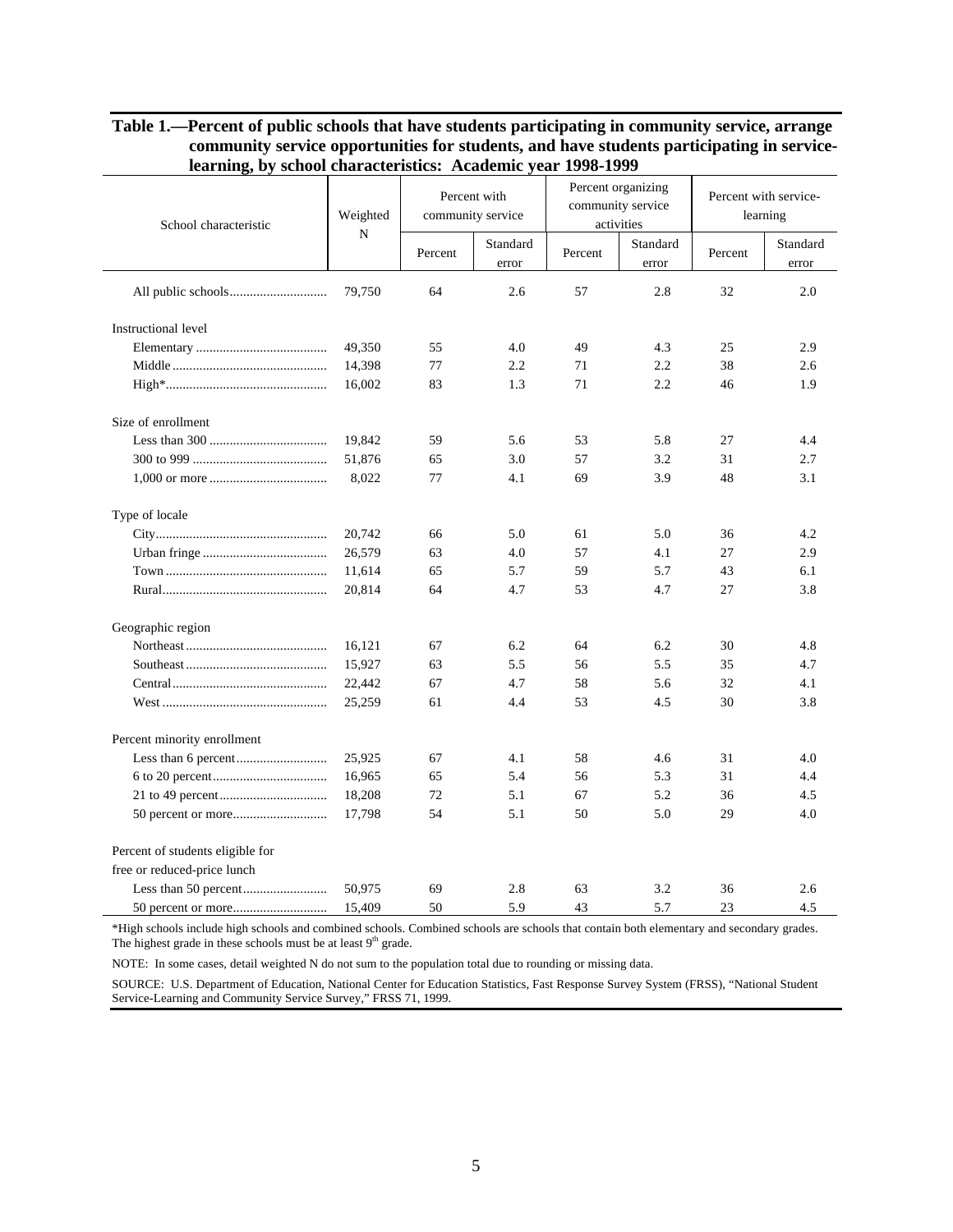One measure of school commitment to community service activities is whether the school organizes community service activities in which students can participate. Fifty-seven percent of all public schools organized community service activities for their students (table 1). This represented 89 percent of schools whose students were participating in community service activities (not shown in table). Middle schools (71 percent; table 1) and high schools (71 percent) were more likely to organize community service activities than were elementary schools (49 percent). In addition, schools with less than 50 percent of their students eligible for free or reduced-price lunch were also more likely to organize community service activities than schools with 50 percent or more of their students eligible for free or reduced-price lunch.

#### **Service-Learning**

Service-learning in K-12 schools combines elements of community service with classroom instruction. The service performed by students must be organized in relation to the curriculum, have clearly stated learning objectives, meet real community needs, and include participant reflection or critical analysis of the service activities. The percentage of public schools nationwide with service-learning was 32 percent (table 1), which means that about half as many schools had service-learning as had community service. By instructional level, 25 percent of elementary schools, 38 percent of middle schools, and 46 percent of all high schools had students participating in service-learning.

There were also differences in the percentage of schools with service-learning based on the percentage of students eligible for free or reduced-price lunch. Schools with less than 50 percent of their students eligible for free or reduced-price lunch were more likely to have service-learning than were schools with 50 percent or more of their students eligible for free or reduced-price lunch.

#### **Implementation of Service-Learning**

Schools can implement service-learning programs in a number of different ways. They range from school-wide service learning, which involves every student in the school, to gradewide service-learning, which involves all students in one or more grades, to servicelearning as part of an individual course. Of schools with service-learning, 79 percent reported implementing service-learning in two or more ways (not shown in table). Irrespective of how service-learning is implemented, a program may be mandatory and/or voluntary in the same school. For example, a school might require that all  $10^{th}$ -graders participate in service-learning, while allowing students in other grades the option of participating.

Overall, 70 percent of schools with servicelearning had students participating in grade-wide service-learning, where all students in one or more grades participated in a service project or program through academic coursework (table 2). Sixty-two percent of schools reported that service-learning was offered in individual academic classes that were not part of a broader grade- or school-wide initiative. Disciplinewide service-learning, that is service-learning integrated into an entire subject area through academic coursework, was utilized in 53 percent of schools. One-third of the schools with service-learning reported having school-wide service-learning during the 1998-1999 academic year.

Examining the data by instructional level reveals significant differences in the ways elementary schools and middle/high schools implemented service-learning. Elementary schools were more likely to have grade-wide or discipline-wide service-learning than were middle/high schools. At the same time, middle/ high schools were more likely than elementary schools to have service-learning in individual academic classes that were not part of a broader grade- or schoolwide initiative or in separate electives or advisory periods.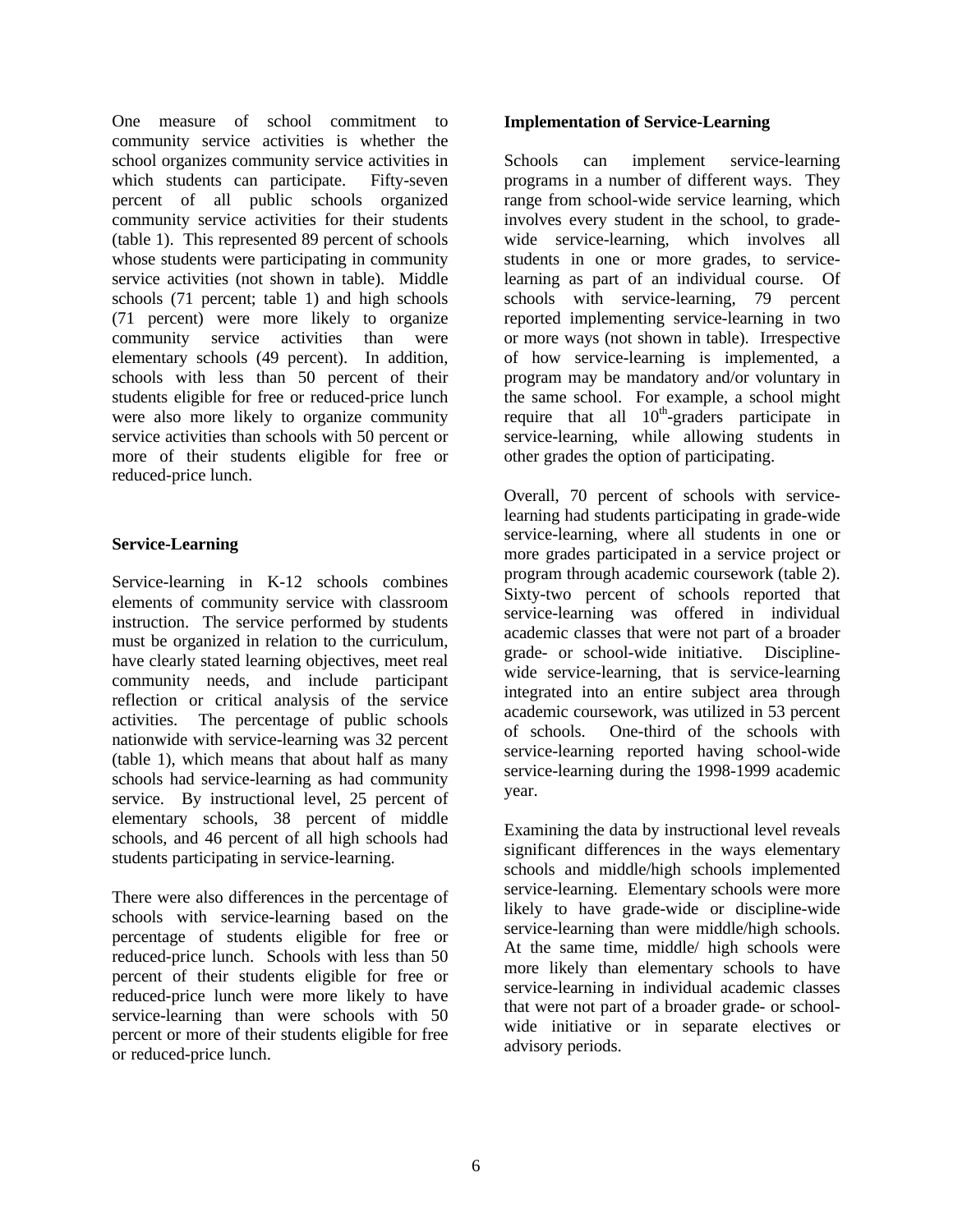| Table 2.—Of public schools with service-learning, percent implementing service-learning in various |  |
|----------------------------------------------------------------------------------------------------|--|
| ways, by instructional level: Academic year 1998-1999                                              |  |

| Instructional level and implementation of<br>Standard<br>service-learning<br>Percent<br>error<br>All schools<br>70<br>3.1<br>Service-learning in individual academic courses that are not part of a broader grade- or school-wide<br>62<br>3.7<br>53<br>4.2<br>34<br>3.6<br>33<br>3.3<br>29<br>3.3<br>2.4<br>14<br><b>Elementary</b><br>88<br>4.8<br>Service-learning in individual academic courses that are not part of a broader grade- or school-wide<br>54<br>7.4<br>7.7<br>62<br>35<br>6.7<br>37<br>7.3<br>20<br>6.1<br>11<br>4.9 |
|-----------------------------------------------------------------------------------------------------------------------------------------------------------------------------------------------------------------------------------------------------------------------------------------------------------------------------------------------------------------------------------------------------------------------------------------------------------------------------------------------------------------------------------------|
|                                                                                                                                                                                                                                                                                                                                                                                                                                                                                                                                         |
|                                                                                                                                                                                                                                                                                                                                                                                                                                                                                                                                         |
|                                                                                                                                                                                                                                                                                                                                                                                                                                                                                                                                         |
|                                                                                                                                                                                                                                                                                                                                                                                                                                                                                                                                         |
|                                                                                                                                                                                                                                                                                                                                                                                                                                                                                                                                         |
|                                                                                                                                                                                                                                                                                                                                                                                                                                                                                                                                         |
|                                                                                                                                                                                                                                                                                                                                                                                                                                                                                                                                         |
|                                                                                                                                                                                                                                                                                                                                                                                                                                                                                                                                         |
|                                                                                                                                                                                                                                                                                                                                                                                                                                                                                                                                         |
|                                                                                                                                                                                                                                                                                                                                                                                                                                                                                                                                         |
|                                                                                                                                                                                                                                                                                                                                                                                                                                                                                                                                         |
|                                                                                                                                                                                                                                                                                                                                                                                                                                                                                                                                         |
|                                                                                                                                                                                                                                                                                                                                                                                                                                                                                                                                         |
|                                                                                                                                                                                                                                                                                                                                                                                                                                                                                                                                         |
|                                                                                                                                                                                                                                                                                                                                                                                                                                                                                                                                         |
|                                                                                                                                                                                                                                                                                                                                                                                                                                                                                                                                         |
|                                                                                                                                                                                                                                                                                                                                                                                                                                                                                                                                         |
|                                                                                                                                                                                                                                                                                                                                                                                                                                                                                                                                         |
|                                                                                                                                                                                                                                                                                                                                                                                                                                                                                                                                         |
|                                                                                                                                                                                                                                                                                                                                                                                                                                                                                                                                         |
|                                                                                                                                                                                                                                                                                                                                                                                                                                                                                                                                         |
| Middle/high*                                                                                                                                                                                                                                                                                                                                                                                                                                                                                                                            |
| 2.3<br>53                                                                                                                                                                                                                                                                                                                                                                                                                                                                                                                               |
| Service-learning in individual academic courses that are not part of a broader grade- or school-wide<br>70<br>2.3                                                                                                                                                                                                                                                                                                                                                                                                                       |
| 2.8<br>44                                                                                                                                                                                                                                                                                                                                                                                                                                                                                                                               |
| 33<br>2.0                                                                                                                                                                                                                                                                                                                                                                                                                                                                                                                               |
| 28<br>2.1                                                                                                                                                                                                                                                                                                                                                                                                                                                                                                                               |
| 38<br>2.3                                                                                                                                                                                                                                                                                                                                                                                                                                                                                                                               |
| 1.5<br>16                                                                                                                                                                                                                                                                                                                                                                                                                                                                                                                               |

\*High schools include high schools and combined schools. Combined schools are schools that contain both elementary and secondary grades. The highest grade in these schools must be at least  $9<sup>th</sup>$  grade.

NOTE: Data presented in this table are based upon the number of schools having service-learning—32 percent of public schools. Percentage of schools implementing service-learning in various ways do not sum to 100 because many schools implemented service-learning in more than one way.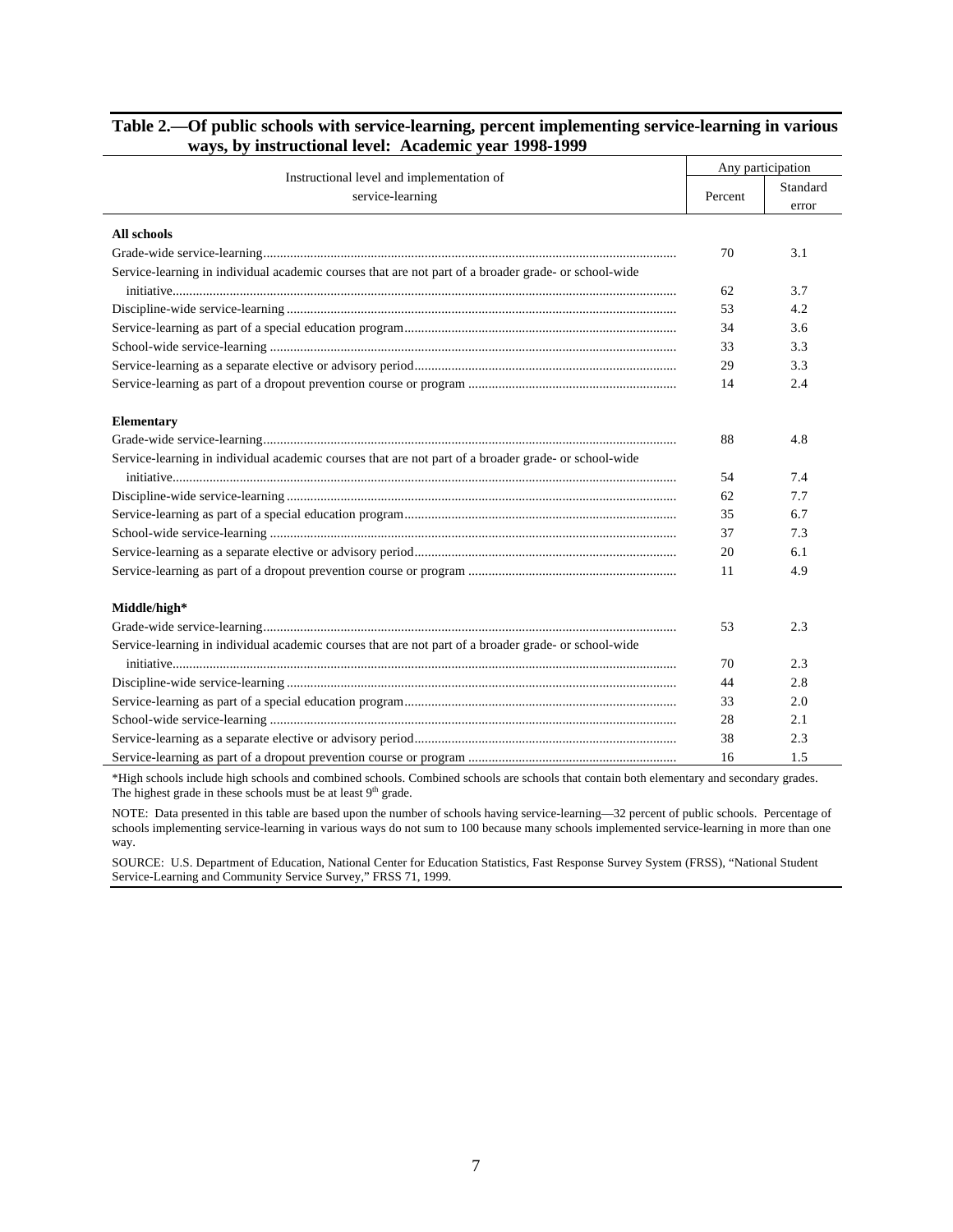The ways schools implemented service-learning varied, to some extent, by whether the servicelearning was voluntary or mandatory. In general, schools were more likely to make service-learning a voluntary choice for students than to mandate it (figure 1). When looking at mandatory participation and voluntary participation practices by instructional level,

middle/high schools were more likely to make participation in service-learning voluntary. However, any difference that might exist at the elementary school level between mandatory and voluntary participation was not statistically significant.





#### **Mandatory student participation Voluntary student participation**

\*High schools include high schools and combined schools. Combined schools are schools that contain both elementary and secondary grades. The highest grade in these schools must be at least  $9<sup>th</sup>$  grade.

NOTE: Data presented in the figure are based upon the number of schools having service-learning—32 percent of public schools. Percentage of schools reporting mandatory and voluntary student participation in service-learning do not sum to 100 because many schools had both mandatory and voluntary student participation in service-learning.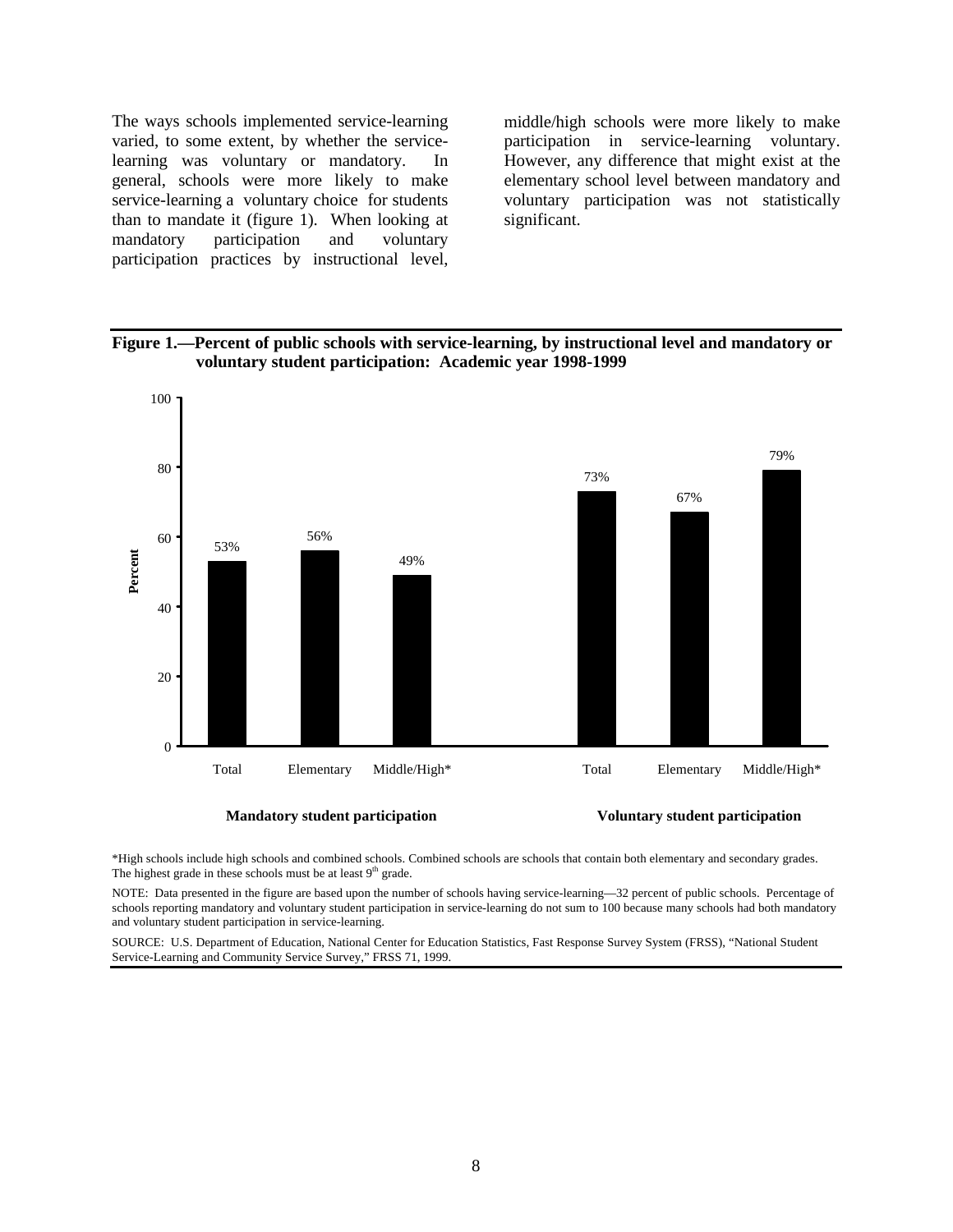#### **Types of Support for Teachers**

Interest in involving students in service-learning has been accompanied by support being provided to teachers interested in integrating service-learning into their course curriculum. Nationwide, 83 percent of public schools with service-learning offered some type of support to teachers interested in integrating servicelearning into the curriculum (table 3). The most common types of support provided to teachers included support for attending service-learning training or conferences outside of the school (66 percent), financial support for costs associated with service-learning projects or programs (58 percent), and mini-grants for service-learning programs or curriculum development (45 percent). However, smaller percentages of schools provided staff support in<br>the form of part-time service-learning the form of part-time service-learning coordinators (18 percent) or full-time servicelearning coordinators (3 percent).

#### **Table 3.—Percent of public schools with service-learning that provide support to teachers interested in integrating service-learning into their course curriculum, by type of support provided: Academic year 1998-1999**

| Type of support provided                                                                       |    | Percent providing support |  |  |
|------------------------------------------------------------------------------------------------|----|---------------------------|--|--|
|                                                                                                |    | Standard<br>error         |  |  |
|                                                                                                | 83 | 2.8                       |  |  |
|                                                                                                | 66 | 4.1                       |  |  |
|                                                                                                | 58 | 4.2                       |  |  |
|                                                                                                | 45 |                           |  |  |
|                                                                                                | 29 | 3.4                       |  |  |
|                                                                                                | 18 |                           |  |  |
|                                                                                                | 15 | 2.5                       |  |  |
| Reduction in course load to allow time for service-learning program development or supervision | 11 | 2.3                       |  |  |
|                                                                                                |    |                           |  |  |
| Other.                                                                                         |    |                           |  |  |

NOTE: Data presented in this table are based upon the number of schools having service-learning—32 percent of public schools. Percentage of schools reporting that they provided support to teachers interested in integrating service-learning into their course curriculum do not sum to 100 because many schools reported providing more than one type of support.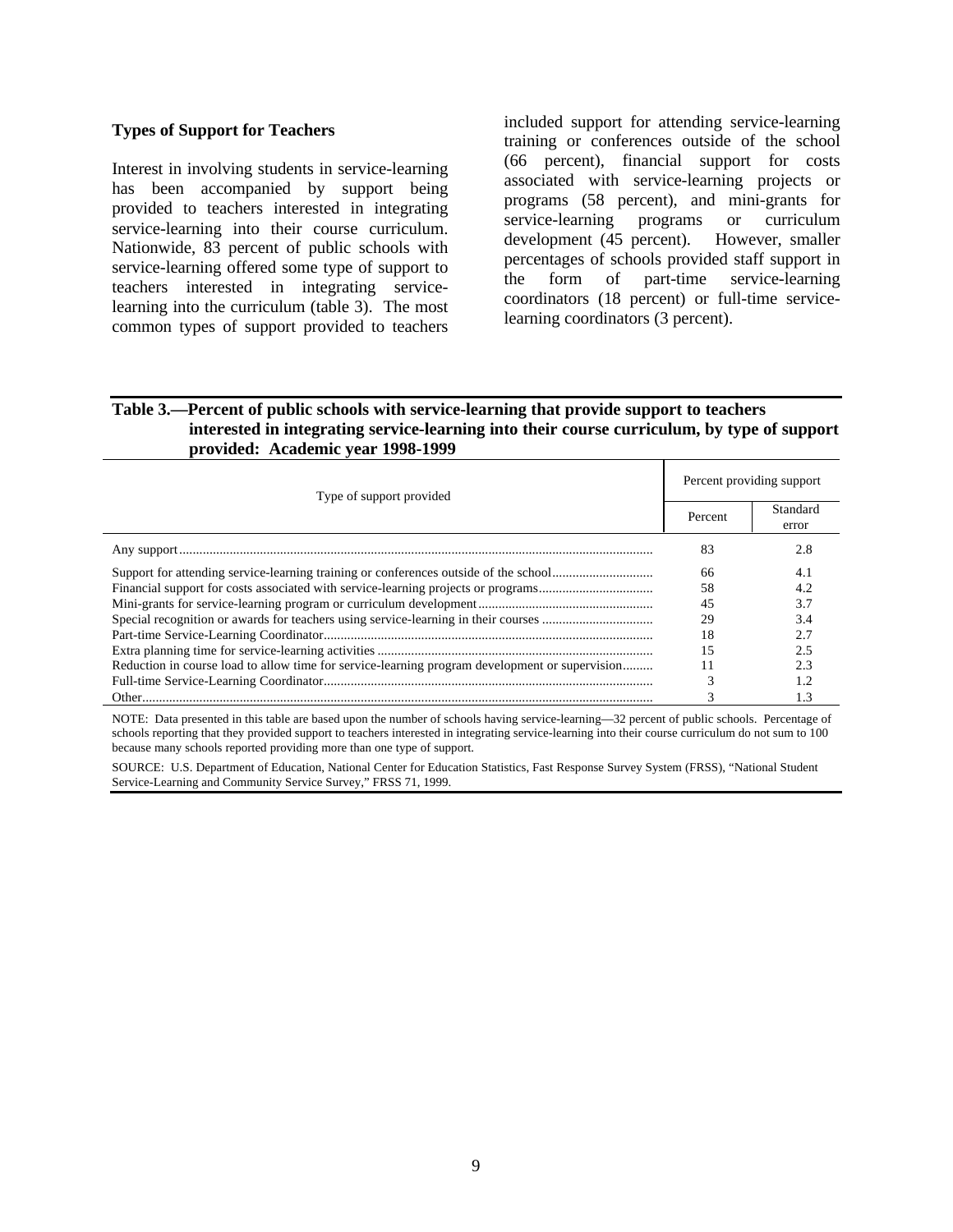#### **Why Service-Learning?**

Public schools with service-learning were asked to select their three most important reasons for encouraging student involvement in servicelearning from a list of ten potential reasons. These reasons ranged from increasing student knowledge and understanding of the community to improving student participation in school. The most frequently cited reasons for encouraging student involvement in servicelearning focused on the relationships among students, the school, and the community. For

example, 53 percent of schools said that they encouraged student involvement in servicelearning to help students become more active members of the community (figure 2). The other most frequently cited reasons were increasing student knowledge and understanding of the community (51 percent), meeting real community needs and/or fostering relationships between the school and surrounding community (48 percent), and encouraging student altruism or caring for others (46 percent).

#### **Figure 2.—Of public schools with service-learning, percent indicating that various reasons for encouraging student involvement in service-learning were among the most important: Academic year 1998-1999**



NOTE: Data presented in this figure are based upon the number of schools having service-learning—32 percent of public schools. Percentages of schools citing reasons for encouraging student involvement in service-learning do not sum to 100 percent because schools selected their three most important reasons.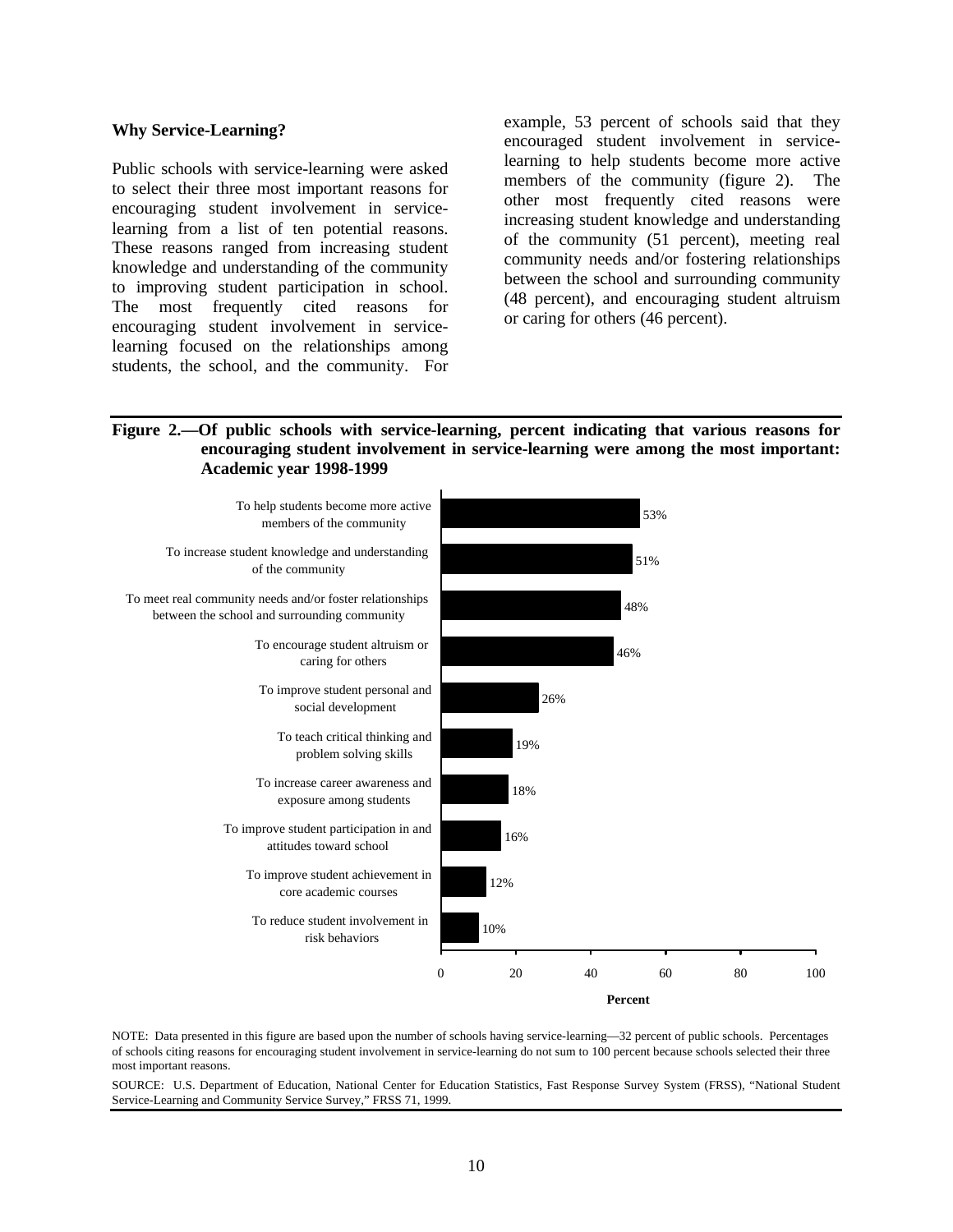While involvement with the community is a key component of service-learning, it is only a part of the service-learning experience. The other side of service-learning emphasizes the connection between service and academics (figure 2). About one-fifth (19 percent) of schools with service-learning said that one of their top 3 reasons for encouraging student involvement in service-learning was to teach critical thinking and problem solving skills. In addition, 12 percent of schools with servicelearning said that improving student achievement in core academic courses was one of their most important reasons for encouraging student involvement in service-learning.

funding to support community service and/or service-learning. Four-fifths of all schools (84 percent) that reported they had some level of service-learning and/or community-service also reported they did not receive outside financial help to fund the program(s). Of the 16 percent of schools that did report receiving special funding, 43 percent reported receiving support from corporations or businesses, and 37 percent reported receiving support from foundation grants (figure 3). Ten percent of schools receiving special support indicated that they received support through the Learn and Serve America program, a federal program designed to provide grants to schools interested in integrating service-learning into their curriculum.

#### **Special Funding for Service Activities**

All public schools were asked whether they received any special grants or other special





NOTE: Data presented in this figure are based upon the number of schools that reported receiving any special grants or other special funding to support service-learning or community services activities—16 percent of public schools. Percentage of schools reporting that they received special grants or special funding do not sum to 100 because many schools reported receiving special grants or special funding from more than one source.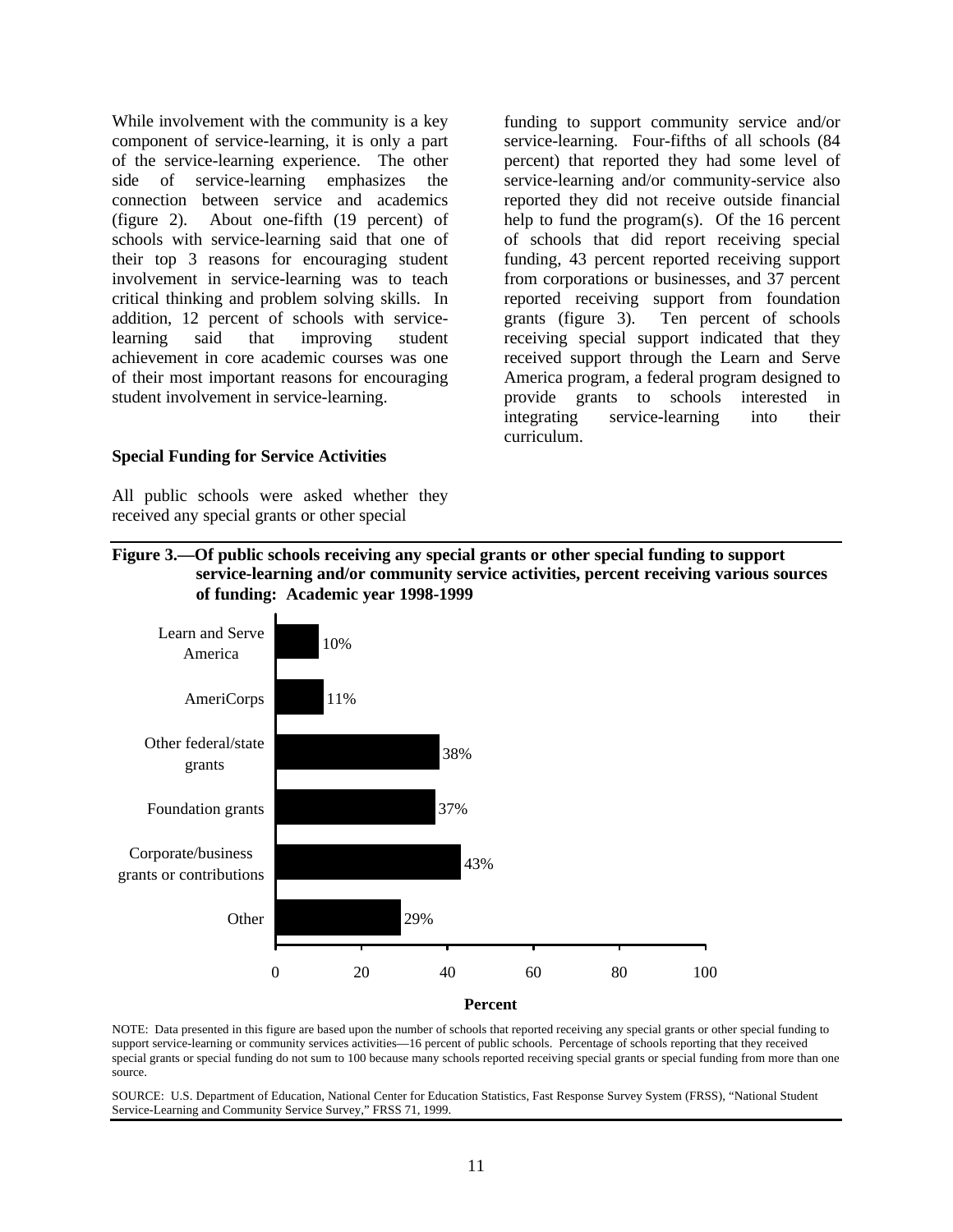#### **Conclusion**

The findings from the *National Student Service-Learning and Community Service Survey* indicate that community service and servicelearning are rooted in the U.S. public elementary and secondary education system. The data suggest that there has been an increase in the percentage of public schools involving their students in community service activities, and much of this service is being integrated into the curriculum. For example, in 1984, 27 percent of all high schools were reported to have community service and 9 percent were reported to have service-learning (Newmann and Rutter, 1985). During the 1998-1999 academic year, these percentages were 83 percent and 46 percent, respectively (table 1). At the same time, the majority of schools with servicelearning provided some support to teachers interested in integrating service-learning into their curriculum. Among schools with servicelearning, the most frequently cited reasons for involving students in service-learning revolved around strengthening relations among students, the school, and the community.

While this brief uses some of the data from the FRSS study on school level service-learning to provide much needed basic information about the state of service-learning in our public schools, more analyses can and should come out of these data. For instance, while it is clear that many schools support service-learning to some degree, it is not clear how deep such support is. Detailed items from the study about the level of support for teacher service-learning training could help answer this question. Another issue that could be explored using these data deals with the subject areas in which service-learning is integrated. A third question that could be addressed is to what extent and in what capacity students are involved in selecting the service activities they will perform. Of course, this study cannot answer every important question about schools' and students' experiences with service-learning, suggesting the need for further studies. For example, it would be interesting to learn if schools that have initiated servicelearning activities build on their early experiences by institutionalizing servicelearning over time. Such a question and others examining changes in school's use of servicelearning, student participation, support for teachers, and funding require research allowing analysis of changes across time.

### **Technical Notes**

The sample of public schools for the Fast Response Survey System (FRSS) survey on service-learning and community service was selected from the 1996-1997 Common Core of Data (CCD) public school universe file. This was the most up-to-date file that was available at the time the sample was drawn. Over 79,000 regular schools were included in the CCD universe file, of which 49,000 were elementary schools, 15,000 were middle schools, and 16,000 were high schools or schools with combined elementary/secondary grades. For this survey, elementary, middle, and high schools (including combined schools) were selected. Special education, vocational education, and alternative schools were excluded from the survey along with schools that did not have at least first grade as their highest grade and those outside the 50 states and the District of Columbia.

FRSS surveys generally have relatively small sample sizes of no more than 2,000 schools. A stratified sample of 2,000 schools was selected for the survey on service-learning and community service. The sample was allocated to three instructional-level categories as follows: 200 elementary schools, 500 middle schools, and 1,300 secondary/combined schools. This sample design was developed based on feasibility calls and a survey pretest that indicated that few elementary schools had service-learning. This distribution of schools by instructional level was designed primarily to enable a relatively detailed analysis of secondary/combined schools where most service-learning was expected to occur. The much smaller samples of elementary and middle schools were intended to provide some limited information on the prevalence of servicelearning and community service among these types of schools.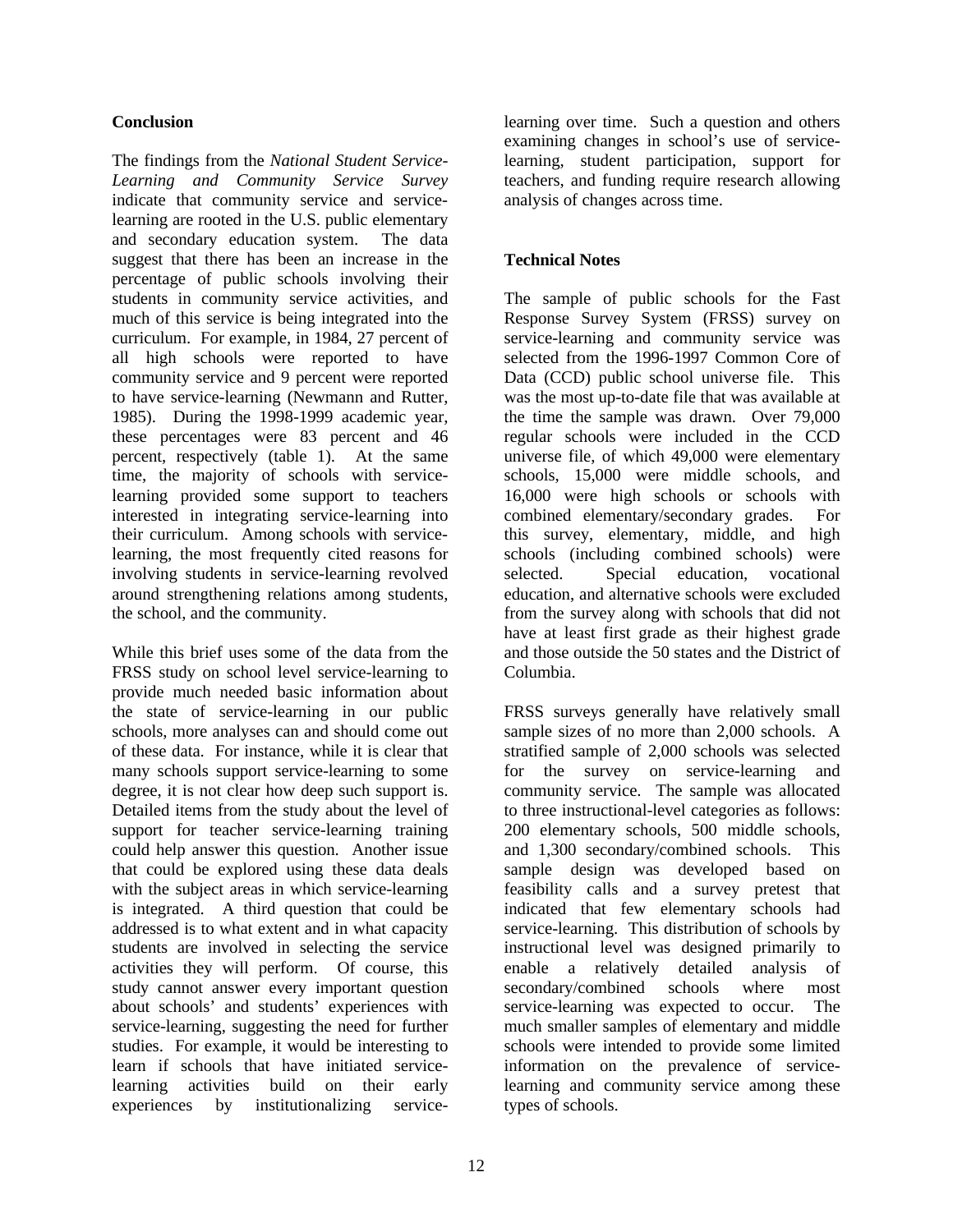Within each instructional level, the specified sample sizes were allocated to "substrata" defined by type of locale (city, urban fringe, town, and rural) and size class in rough proportion to the aggregate square root of the enrollment of the schools in the substratum. The use of the square root of enrollment to determine the sample allocation gave greater selection probabilities to the larger schools within a given instructional level, and thus was expected to provide reasonably good sampling precision for estimates that are correlated with enrollment (e.g., the number of students in the school who are involved with service-learning or community service).

Prior to sample selection, schools in the FRSS frame were sorted by region (Northeast, Southeast, Central, West) within primary strata defined by instructional level (elementary, middle, secondary), type of locale, and enrollment size class (under 300, 300-499, 500- 999, 1000-1499, 1500 or more). The specified number of schools was selected from each primary stratum with equal probabilities. Although the school sample was self-weighting within each primary stratum, the overall probabilities varied by instructional level and by size class within level.

The 3-page survey instrument was designed by Westat and NCES in collaboration with the Corporation for National Service and Alan Melchior of the Center for Human Resources, Brandeis University. The questions included on the survey addressed the policies and support for community service and service-learning in K-12 public schools. The survey began with a brief section on community service, including questions on whether students participated in community service activities, whether participation in these activities was required, and whether the school arranged community service opportunities. The majority of the survey, however, focused on service-learning. Specifically, the survey results provide reliable national data on:

The percentage of public schools with service-learning activities,

- The percentage of students participating in service-learning activities,
- The percentage of school districts and schools with policies encouraging or requiring the integration of servicelearning in the course curriculum,
- The ways in which schools are implementing service-learning and the specific academic subjects in which it is occurring,
- Support for teachers interested in integrating service-learning into their course curriculum,
- Public schools' main reasons for encouraging student involvement in service-learning activities, and
- Student participation in organizing and evaluating activities for service-learning.

The survey findings also provide reliable national estimates on sources of funding and volunteer participation in service-learning and community service activities taking place in K-12 public schools.

In March 1999, questionnaires were mailed to the principals in the 2,000 sampled schools. The principal was asked to forward the questionnaire to the person most knowledgeable about community service activities and servicelearning at the school. Telephone followup of nonrespondents was initiated in mid-March, and data collection was completed in May. A total of 1,832 schools completed the survey, and 15 other schools were found to be outside the scope of the survey. Thus, the unweighted response rate was 92 percent (1,832 of the eligible 1,985 schools). The weighted response rate was 93 percent.

Survey responses were weighted to produce national estimates. For estimation purposes, sampling weights were attached to each school data record. The sampling weights reflect the schools' overall probabilities of selection and include upward adjustments to compensate for differential nonresponse. The findings in this report are estimates based on the sample selected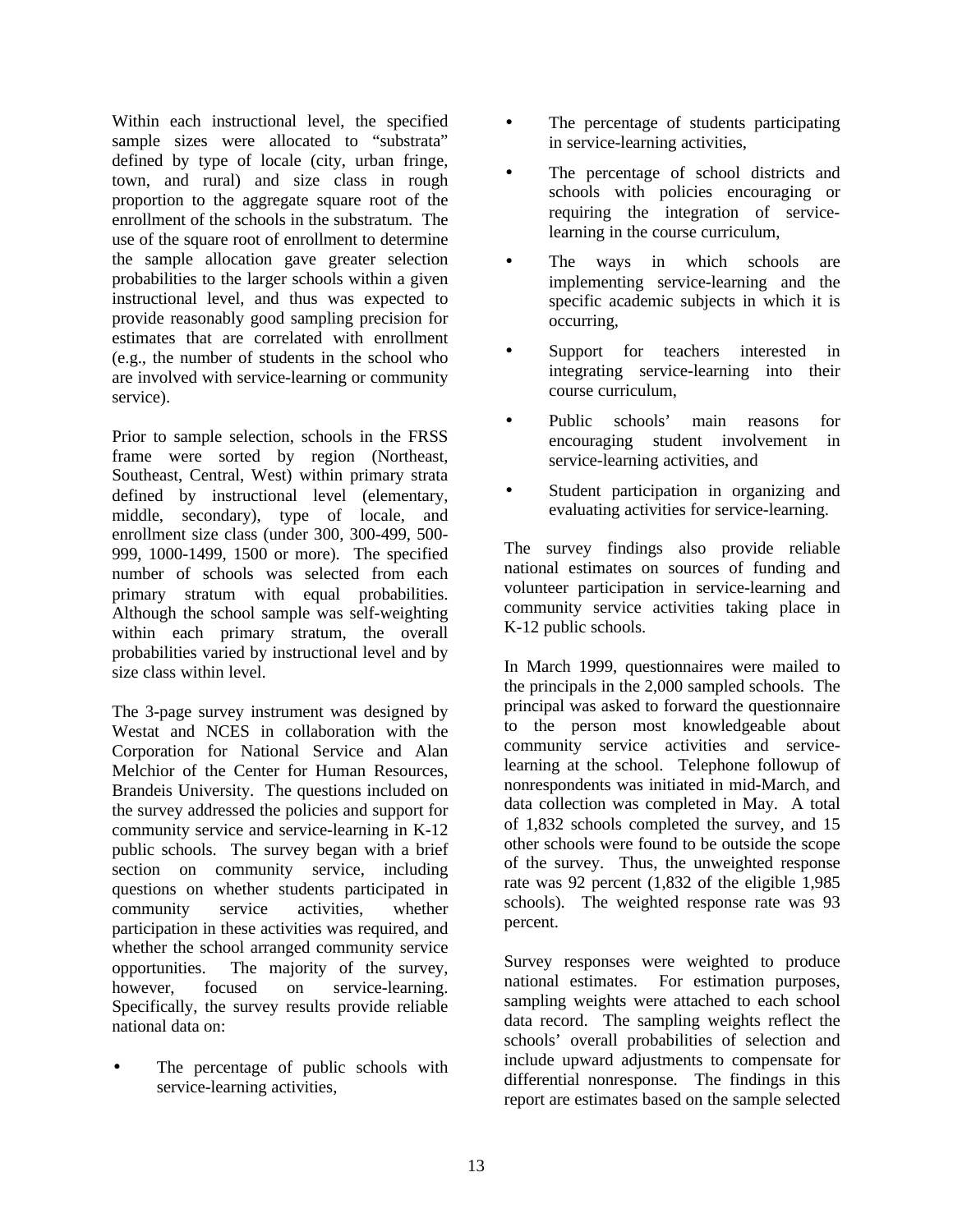and, consequently, are subject to sampling variability. The standard error is a measure of the variability of estimates due to sampling. It indicates the variability of a sample estimate that would be obtained from all possible samples of a given design and size. Standard errors are used as a measure of the precision expected from a particular sample. If all possible samples were surveyed under similar conditions, intervals of 1.96 standard errors below to 1.96 standard errors above a particular statistic would include the true population parameter being estimated in about 95 percent of the samples. This is known as a 95 percent confidence interval. For example, the estimated percentage of public schools with service-learning is 32 percent, and the standard error is 2.0 percent. The 95 confidence interval for the statistic extends from 32 - (2.0 x 1.96) to  $32 + (2.0 \times 1.96)$ , or from 28.1 percent to 35.9 percent.

To properly reflect the complex features of the sample design, standard errors of the surveybased estimates were calculated using jackknife replication. Under the jackknife replication approach, 50 subsamples or "replicates" were formed in a way that preserved the basic features of the full sample design. A set of estimation weights (referred to as "replicate weights") were then generated for each jackknife replicate. Using the full sample weights and the replicate weights, estimates of survey statistics were calculated for the full sample and each of the 50 jackknife replicates. The sum of the squared deviations of the replicate estimates then provided a measure of the variance (standard error) of the survey statistic. The relative standard errors (i.e., coefficients of variation) of estimates from this study ranged from 3 percent to 12 percent for most national estimates. These measures express the standard errors as a percentage of the estimates.

Standard errors for all of the estimates are presented in the tables. The standard errors for figures 1-3 follow the references. All specific comparative statements made in this report have been tested for statistical significance through chi-squared tests or t-tests adjusted for multiple comparisons using the Bonferroni adjustment and are significant at the .05 level or better.

The standard errors reported for some statistics in this report reflect design effects ranging from 1 to 5 or more. Design effects are an integral part of the standard error. They either inflate or attenuate the simple random sample standard error. For example, a design effect of 1.5 means that the variance of an estimate is 1.5 times the corresponding variance that would have been obtained from a simple random sample of the same size. Design effects vary by statistic and domain of analysis.

The large design effects of 5 or more generally applied to estimates for all levels combined and arose primarily from the use of the disproportionate allocation of the total sample to the three instructional levels. This allocation was based on the erroneous assumption that the prevalence of service-learning in elementary and middle schools was virtually nonexistent, and was intended to provide excellent representation of high schools where most service-learning was expected to occur, but only limited representation of elementary and middle schools. Variable sampling fractions within and across the three instructional levels also contributed to the total design effects.

The survey estimates are also subject to nonsampling errors that can arise because of nonobservation (nonresponse or noncoverage) errors, errors of reporting, and errors made in the collection of the data. These errors can sometimes bias the data. Nonsampling errors may include such problems as the differences in the respondents' interpretation of the meaning of the questions; memory effects; misrecording of responses; incorrect editing, coding, and data entry; differences related to the particular time and place the survey was conducted; or errors in data preparation. While general sampling theory can be used in part to determine how to estimate the sampling variability of a statistic, nonsampling errors are difficult to measure and, for measurement purposes, usually require that an experiment be conducted as part of the data collection procedures or that data external to the study be used. To minimize the potential for nonsampling errors, the survey was pretested with public school service-learning coordinators and other individuals knowledgeable about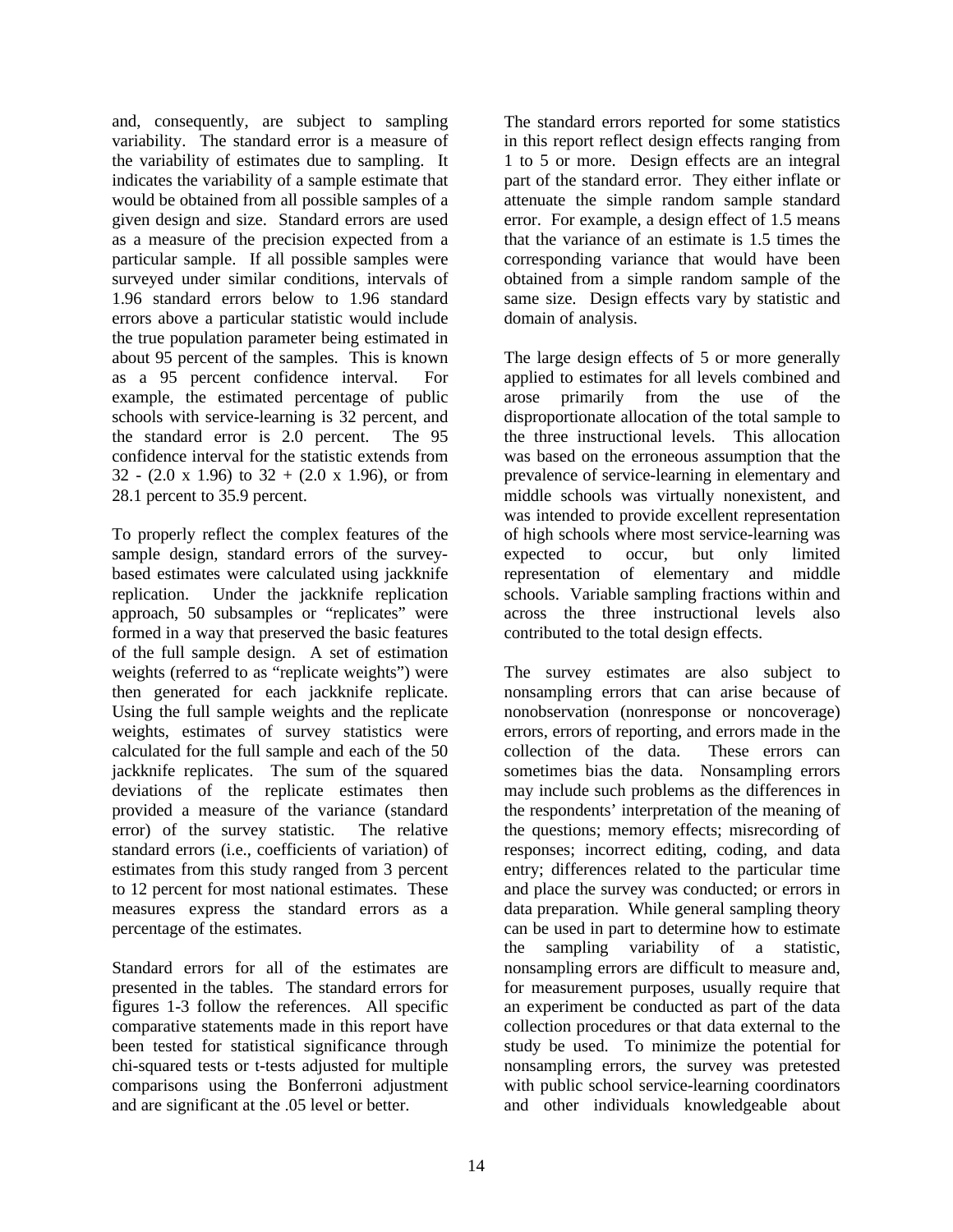service activities. During the survey design process and the survey pretest, an effort was made to check for consistency of interpretation of questions and to eliminate ambiguous terms as a result. As previously mentioned, however, there may have been some problems in the way schools interpreted the definitions of community service and service-learning. The questionnaire and instructions were extensively reviewed by the National Center for Education Statistics (NCES). Manual and machine editing of the questionnaire responses were conducted to check the data for accuracy and consistency. Cases with missing or inconsistent items were recontacted by telephone to resolve problems. Data were keyed with 100 percent verification.

#### Acknowledgements

The survey was performed under contract with Westat, using the NCES Fast Response Survey System (FRSS). Westat's Project Director was Elizabeth Farris, and the Survey Manager was Rebecca Skinner. Bernie Greene was the NCES Project Officer. The data were requested by James Kohlmoos, Deputy Assistant Secretary of Education, Office of Elementary and Secondary Education, U.S. Department of Education, and Terry Peterson, Senior Advisor to the Secretary, U.S. Department of Education. The study was jointly sponsored by NCES and the Corporation for National Service.

Many individuals made substantial contributions to the development of this Statistics-in-Brief. This Brief was prepared under the direction of Martin Orland, Associate Commissioner for the Early Childhood, International, and Crosscutting Studies Division.

Recognition is extended to Bob Seidel, Charles Helfer, and Amy Cohen of the Corporation for National Service. Their substantive expertise was critical in the writing of the report. Alan Melchior from the Center for Human Resources, Brandeis University, Robert Shumer at the National Service-Learning Clearinghouse and Becky Smerdon from the American Institutes for Research provided valuable comments on draft versions of this Brief.

Within the National Center for Education Statistcs, the report was reviewed by Ellen Bradburn, Bruce Taylor, Dawn Nelson, Arnold Goldstein, and Marilyn McMillen.

For a copy of the questionnaire, *National Student Service-Learning and Community Service Survey*, or for more information about the Fast Response Survey System, contact Bernie Greene, Project Officer, National Center for Education Statistics, 555 New Jersey Avenue, NW, Washington, DC, 20208-5651 or at 202-219-1366. This report and other NCES reports are available on the NCES web site at http://nces.ed.gov.

#### **References**

- Corporation for National Service. (1999). "Research: History of National Service." Available from www.nationalservice.org/ research/history.html
- Dewey, John. (1916). Democracy and Education: An Introduction to the Philosophy of Education. New York, NY: Macmillan.
- Kraft, Richard J. (1996). Service Learning: An Introduction to Its Theory, Practice, and Effects. Education and Urban Society, Vol. 28, No. 2 (February), pp. 131-159.
- Newmann, Fred M. and Rutter, Robert A. (1985). A Profile of High School Community Service Programs. Educational Leadership (December/January), pp. 65 - 71.
- U.S. Department of Education, National Center for Education Statistics. (1997). Student Participation in Community Service Activity, NCES 97-331, by Mary Jo Nolin, Bradford Chaney, and Chris Chapman. Project Officer, Kathryn Chandler, Washington, DC.
- U.S. Department of Education. (1999). "Schoolwide programs." Available from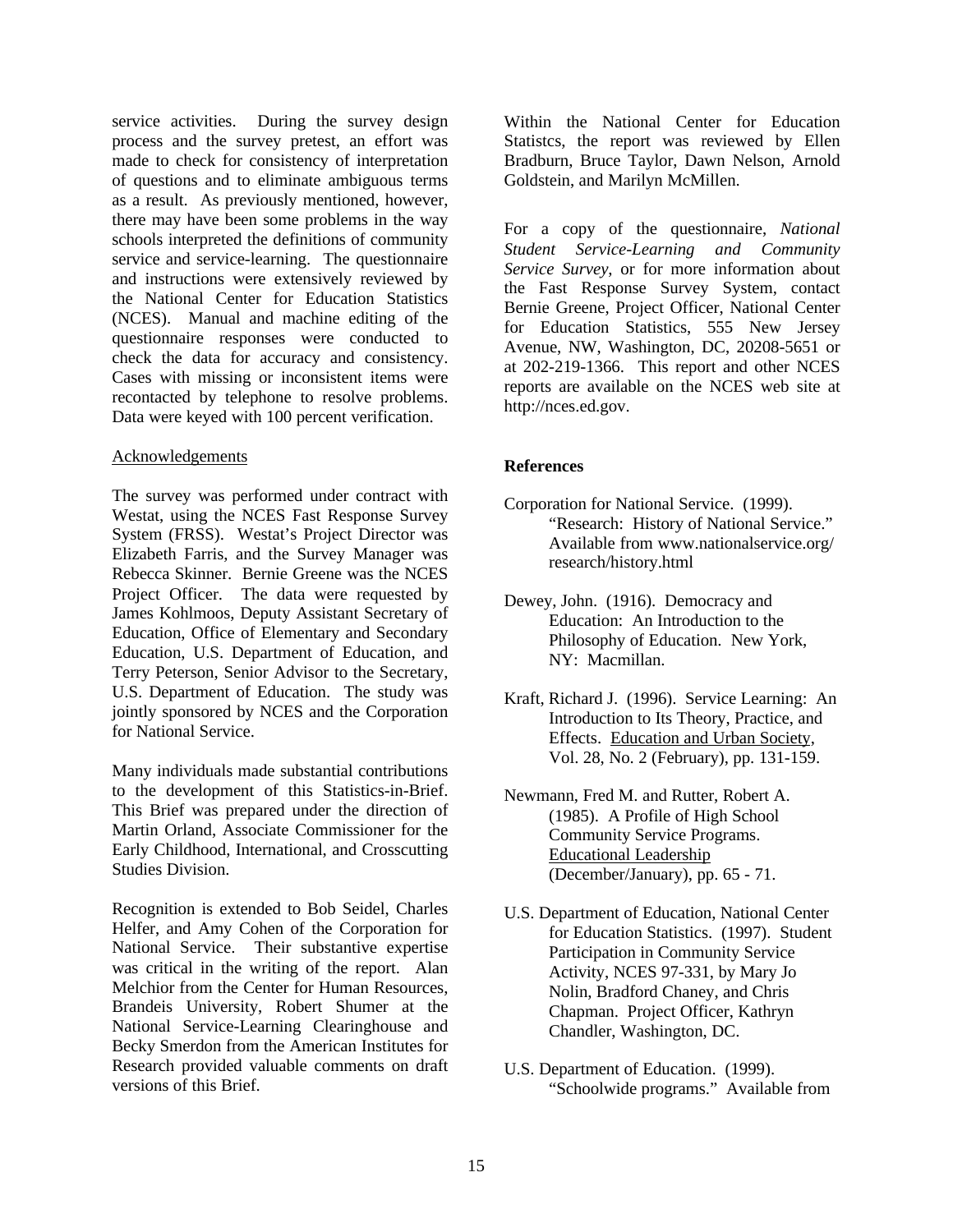www.ed.gov/legislation/ESEA/Title\_I/ swpguide.html

University of Colorado (1998). "What is Service-Learning?" Available from csf.colorado.edu/sl/what-is-sl.html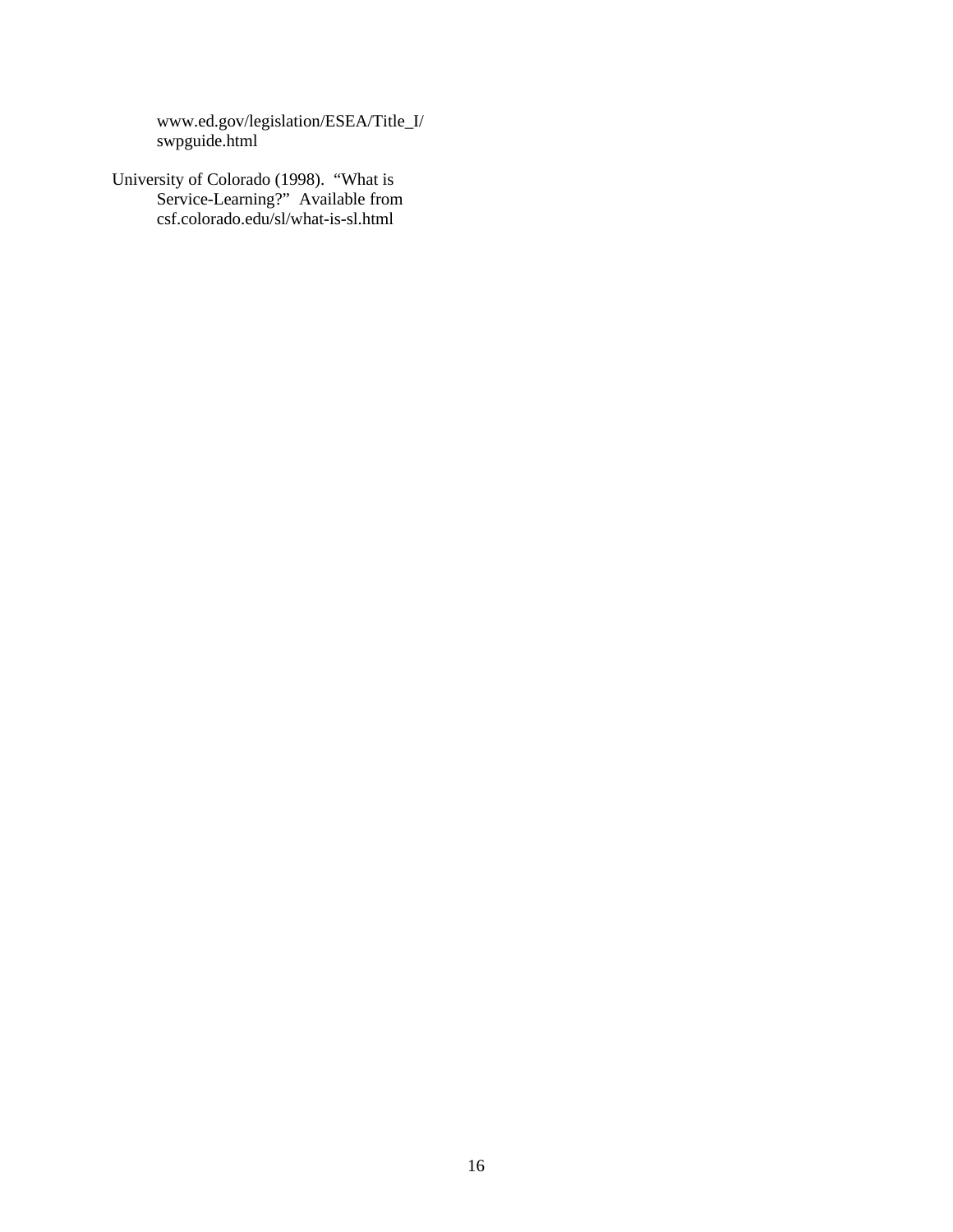#### **Table 1a.—Standard errors for figure 1: Percent of public schools with service-learning, by instructional level and mandatory or voluntary student participation: Academic year 1998-1999**

| Type of student participation and instructional level |    | Standard<br>error |
|-------------------------------------------------------|----|-------------------|
|                                                       |    |                   |
| Mandatory student participation                       |    |                   |
|                                                       | 53 | 3.7               |
|                                                       | 56 |                   |
|                                                       | 49 |                   |
| Voluntary student participation                       |    |                   |
|                                                       |    | 4.1               |
|                                                       | 67 |                   |
|                                                       | 79 |                   |

\*High schools include high schools and combined schools. Combined schools are schools that contain both elementary and secondary grades. The highest grade in these schools must be at least  $9<sup>th</sup>$  grade.

NOTE: Data presented in the table are based upon the number of schools having service-learning—32 percent of public schools. Percentage of schools reporting mandatory and voluntary student participation in service-learning do not sum to 100 because many schools had both mandatory and voluntary student participation in service-learning.

SOURCE: U.S. Department of Education, National Center for Education Statistics, Fast Response Survey System (FRSS), "National Student Service-Learning and Community Service Survey," FRSS 71, 1999.

#### **Table 2a.—Standard errors for figure 2: Of public schools with service-learning, percent indicating that various reasons for encouraging student involvement in service-learning were among the most important: Academic year 1998-1999**

| Reason                                                                                      |    | Percent choosing as   |  |  |
|---------------------------------------------------------------------------------------------|----|-----------------------|--|--|
|                                                                                             |    | one of the three most |  |  |
|                                                                                             |    | important reasons     |  |  |
|                                                                                             |    | Standard              |  |  |
|                                                                                             |    | error                 |  |  |
|                                                                                             | 53 | 3.6                   |  |  |
|                                                                                             | 51 | 4.1                   |  |  |
| To meet real community needs and/or foster relationships between the school and surrounding |    |                       |  |  |
|                                                                                             | 48 | 3.9                   |  |  |
|                                                                                             | 46 | 3.7                   |  |  |
|                                                                                             | 26 | 3.0                   |  |  |
|                                                                                             | 19 | 2.6                   |  |  |
|                                                                                             | 18 | 2.9                   |  |  |
|                                                                                             | 16 | 3.3                   |  |  |
|                                                                                             | 12 | 2.4                   |  |  |
|                                                                                             | 10 | 2.5                   |  |  |

NOTE: Data presented in this table are based upon the number of schools having service-learning—32 percent of public schools. Percentages of schools citing reasons for encouraging student involvement in service-learning do not sum to 100 percent because schools selected their three most important reasons.